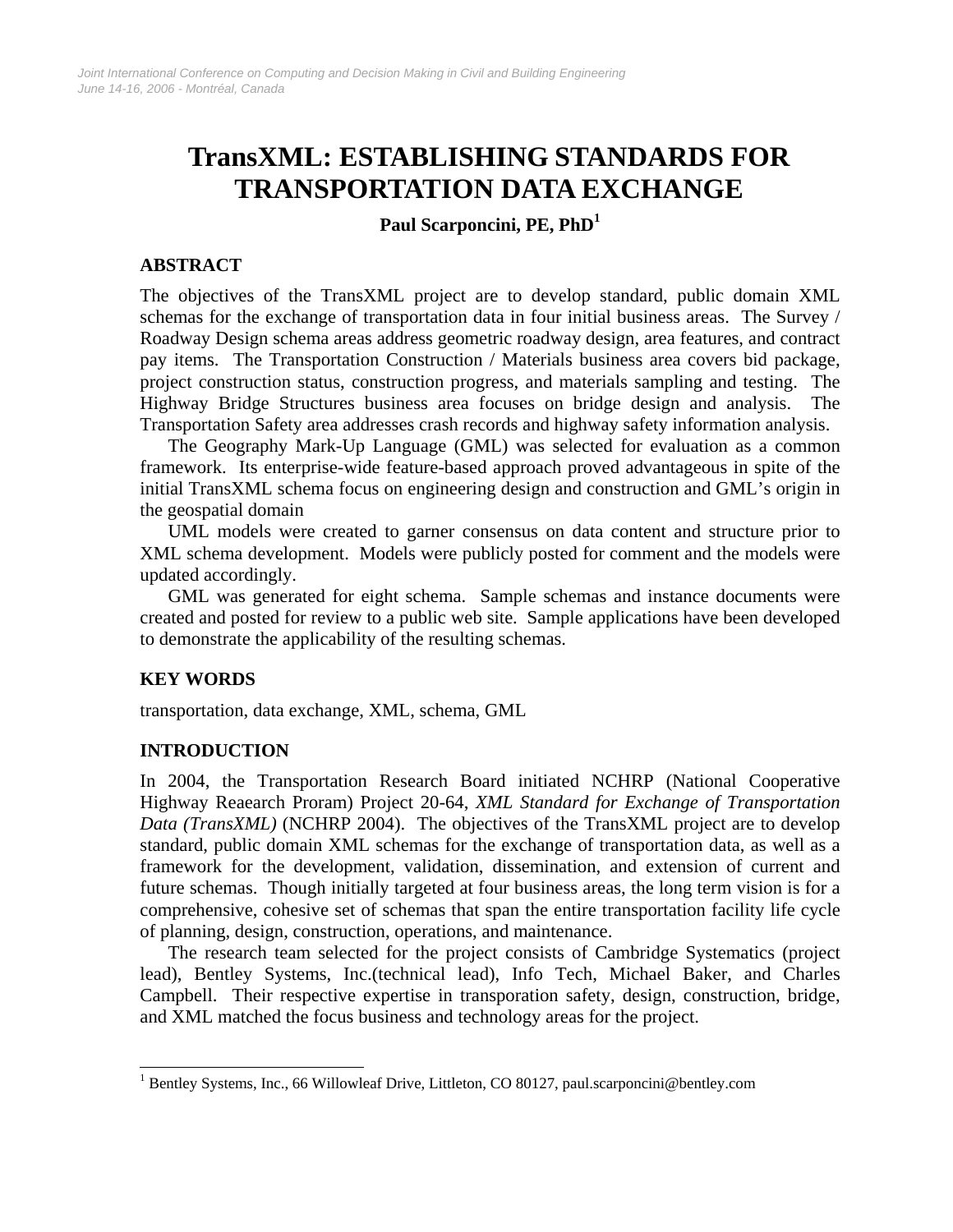# **PROCESS**

#### **INITIAL ANALYSIS**

The project is divided into two phases. Phase I focused on research and planning; Phase II on development and implementation.

 Phase I began be examining existing transportation XML schemas, including LandXML, aecXML, JusticeXML, OpenGIS, and AASHTOWare, as well as emerging ITS data standards, such as location referencing were investigated. By leveraging this work, specific existing schemas that could be incorporated into TransXML were identified.

The four suggested initial business areas were then verified: Survey / Roadway Design, Transportation Construction / Materials, Highway Bridge Structures, and Transportation Safety. Within each of these areas, gaps and developmental needs for specific XML schemas were identified and prioritized. A plan was prepared for the development of these schemas by the project team in collaboration with industry, government agencies, and other stakeholders.

A six month interim report on Phase I tasks was submitted and approved by the NCHRP project panel. The proposed scope of work in each business area was published on the project web site (www.transxml.net) for public review and comment. Adjustments were made accordingly.

Ten schema areas were proposed in the four initial business areas. The Survey / Roadway Design schema areas address geometric roadway design, area features, and contract pay items. The Transportation Construction / Materials business area covers bid package, project construction status, construction progress, and materials sampling and testing. The Highway Bridge Structures business area focuses on bridge design and analysis. The Transportation Safety area addresses crash records and highway information safety analysis.

In two of these areas, existing XML schemas would be adopted. For geometric roadway design, a subset of LandXML would be recommended for inclusion. The National Highway Traffic and Safety Administration (NHTSA) schema for crash records would be recommended for crash records. XML schemas were to be developed for all other schema areas.

### **GML EXPERIMENT**

In order to insure an interoperable set of schemas, a common framework was desired for prescribing how the overly flexible XML language would be employed. The Geography Mark-Up Language (GML) (Lake et al. 2004) was selected for evaluation. This appeared to be problematic since many of the initial schemas focused on engineering design and construction, while GML originated in the geospatial domain. Because of the enterprisewide nature of TransXML, the feature-based approach of GML appeared promising if its apparent complexity could be overcome.

A sample problem was created involving design/construction pay items. A UML Class Diagram was developed to establish the precise requirements for data content and structure. Parallel XML and GML schema definitions and instance documents were then created and compared. GML proved to be advantageous in providing structure and consistency to the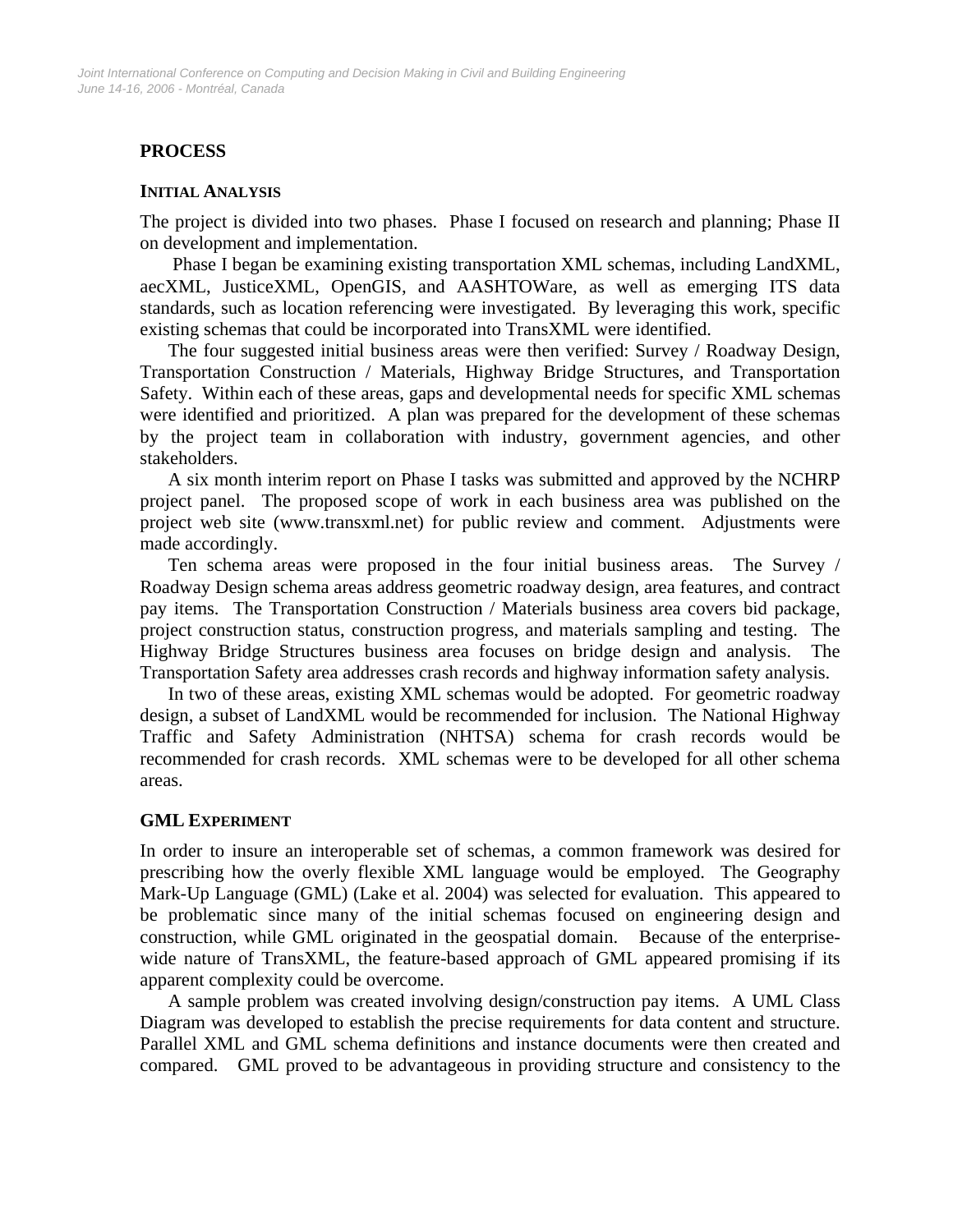schema without undue overhead or geospatial bias. As a result, GML was selected as the framework for TransXML.

# **UML MODELING**

The Unified Modeling Language (UML) (Rumbaugh et al. 1999) was selected as a method of specifying data content and structure for the targeted schemas. Conventions were established for using the language consistently on the project even though half of the teams were using Rational Rose and the other half Enterprise Architect. These followed the conventions established in ISO 19107 (ISO 2001) and are shown in Figure 1. Features represent abstractions of real world phenomenon. These are shown as UML Classes with attributes depicting the information about the features which will be supported by the XML schemas. Associations to other features or classes are shown with role names indicating the role which the associated class instance plays in the association.



Figure 1: UML Modeling Conventions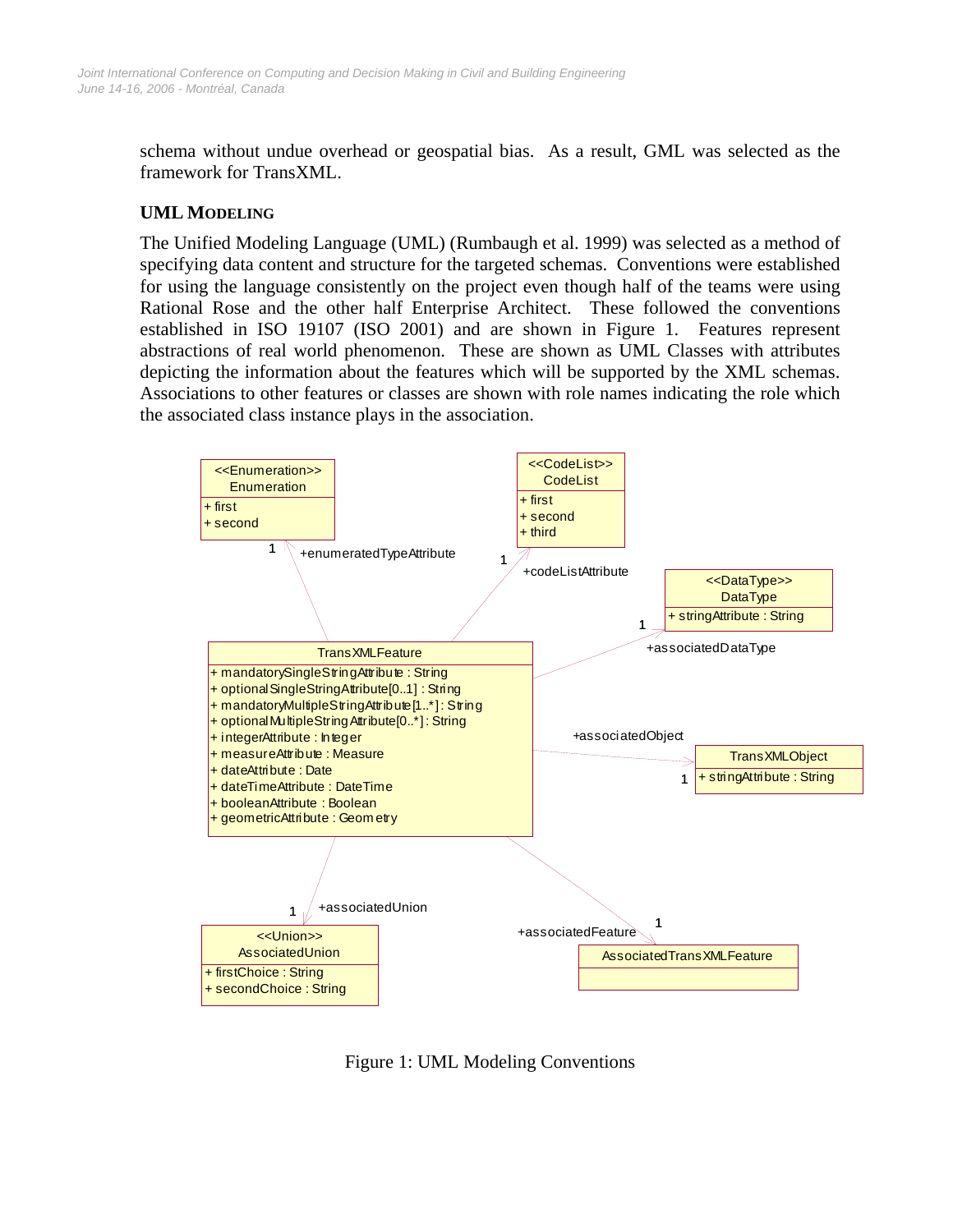UML models were created for each of the schema areas to garner consensus on the data content and structure prior to XML schema development. The models were publicly posted on the TransXML website for comment and were updated accordingly. The individual models were then consolidated into a single, consistent, comprehensive model in Rose, retaining their individual identities through the use of packages. Areas of overlap were harmonized, and commonalities were extracted out into a separate, shareable TransXML Base package. Location referencing was unified across all schemas by adopting the LR package from the recently approved ISO 19133 (ISO 2005) standard for linear referencing.

Dependencies between the resulting packages were identified and are shown in Figure 2.



Figure 2: UML Package Dependencies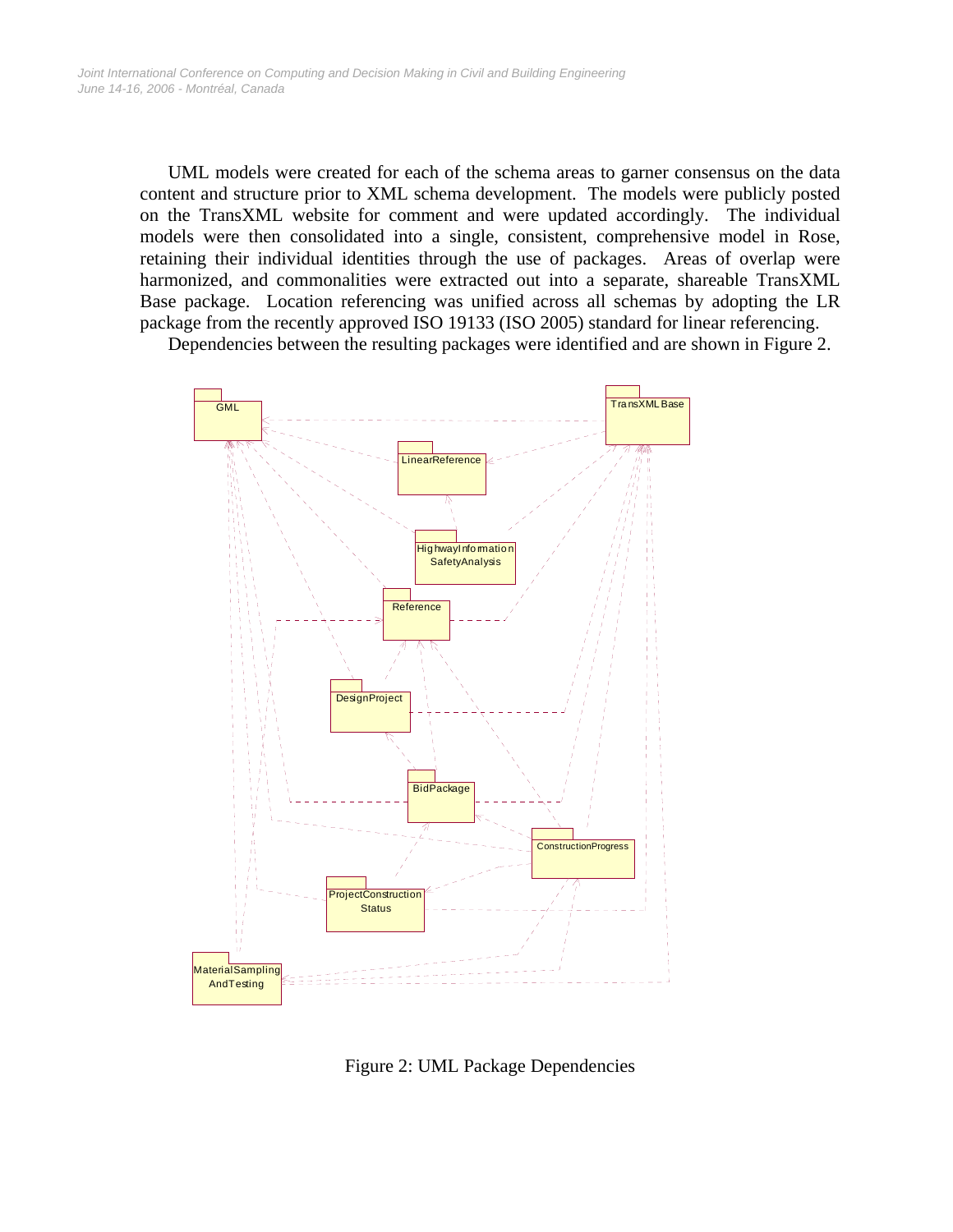# **SCHEMA CREATION**

XML schemas were then created from the UML model, one per package. They followed the rules for application schemas contained in the Open Geospatial Consortium, Inc. (OGC) Simple Feature GML (Open Geospatial Consortium, Inc. 2005) specification currently under development. The use of include statements accommodates the inter-package (schema) dependencies in Figure 2. The GML package shown is implemented as the OGC GML 3.1.1 schema.

Classes are specified as XML elements. If a class represents a feature, it is specified as an extension of the GML Feature from GML 3.1.1. GML Features have a mandatory id and an optional name, description and boundedBy envelope. Class attributes are specified as sub-elements under the class element and will contain the attribute value. They are easily differentiated from elements which represent classes by the leading lower case letter in the attribute name. A wide assortment of geometries have already been defined in GML and are available as GML Geometric Property types. Associated classes are represented first by a class element sub-element with the role name which then refers to an instance of the associated class. Part of the XML schema resulting from Figure 1 is shown below:

```
<xs:element name="TransXMLFeature" type="TransXMLFeatureType" 
   substitutionGroup="gml: Feature">
   </xs:element>
   <xs:complexType name="TransXMLFeatureType">
         <xs:complexContent>
             <xs:extension base="gml:AbstractFeatureType">
                 <xs:sequence>
                     <xs:element name="mandatorySingleStringAttribute" 
                      type="xs:string"/>
man and the state of the state
                     <xs:element name="geometricAttribute" 
                      type="GMLGeometricPropertyType"/> 
man and the state of the state
                     <xs:element name="associatedFeature" 
                      type="AssociatedTransXMLFeaturePropertyType"/>
                 </xs:sequence>
             </xs:extension>
         </xs:complexContent>
   </xs:complexType>
```

```
<xs:complexType name="AssociatedTransXMLFeaturePropertyType">
     <xs:sequence>
         <xs:element name="AssociatedTransXMLFeature" minOccurs="0"/>
    \langle x \ranglexs:sequence
     <xs:attributeGroup ref="gml:AssociationAttributeGroup"/>
</xs:complexType>
```

```
<xs:element name="AssociatedTransXMLFeature" 
 type="AssociatedTransXMLFeatureType" substitutionGroup="gml:_Feature"/>
```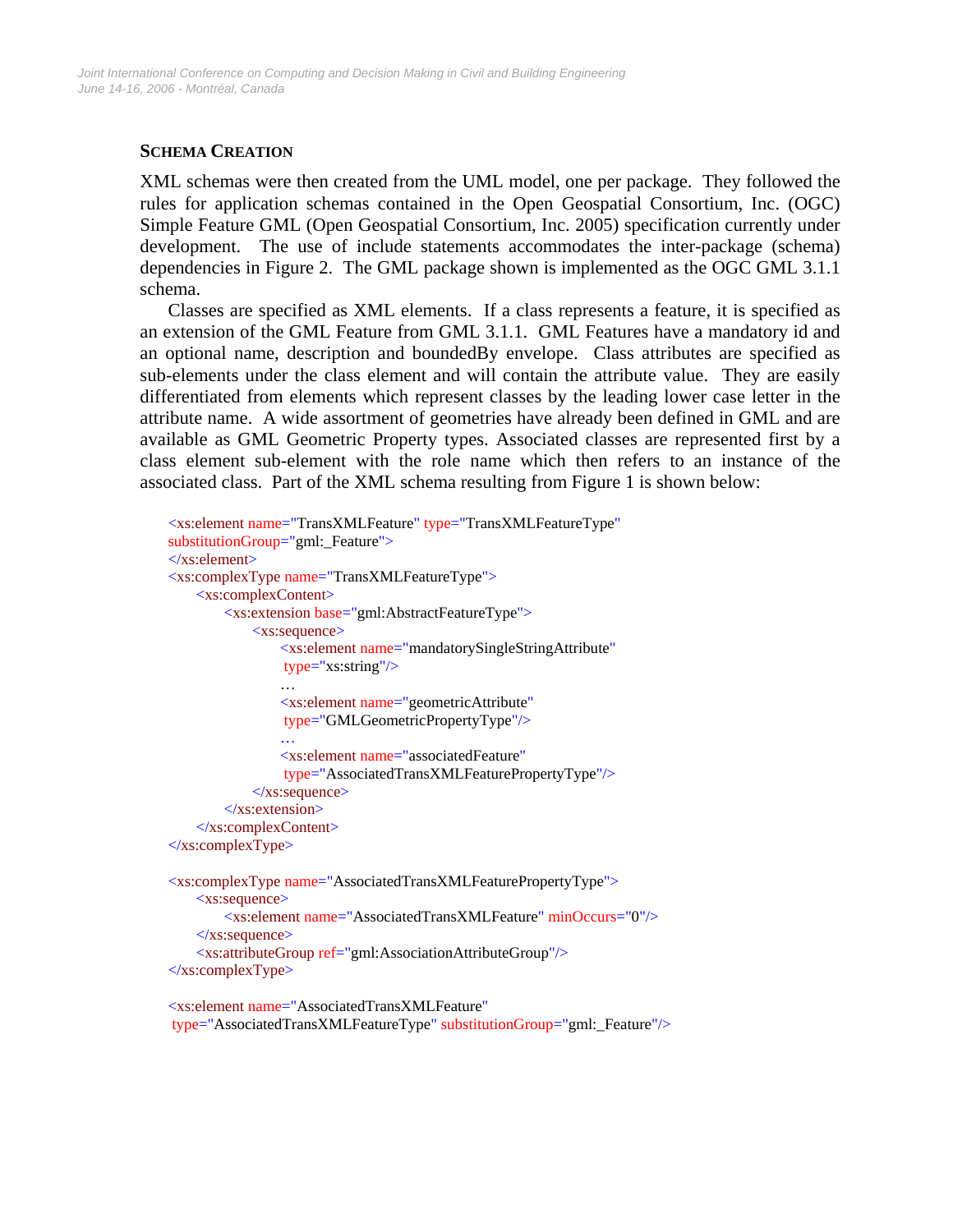*June 14-16, 2006 - Montréal, Canada Joint International Conference on Computing and Decision Making in Civil and Building Engineering*

```
<xs:complexType name="AssociatedTransXMLFeatureType">
     <xs:complexContent>
         <xs:extension base="gml:AbstractFeatureType">
             <xs:sequence/>
         </xs:extension>
     </xs:complexContent>
</xs:complexType>
```
XML schemas were posted on the TransXML website for public review, along with sample instance documents validated against the schemas by XMLSpy. Comments received have resulted in updates to the schemas.

#### **SAMPLE APPLICATIONS**

For each schema, a sample application has been created for demonstration purposes. These have been made available on the TransXML website.

### **SCHEMAS**

#### **SURVEY / ROADWAY DESIGN**

#### **Geometric Roadway Design**

The most significant information exchanged during design and carried forward into subsequent life cycle phases is the geometric design of the roadway. Beginning with preliminary design, the roadway design evolves through the refinement of the horizontal and vertical alignments and the addition of pavement section, superelevation, cross sections, and geometrics. This is done in conjunction with other disciplines which impact or are impacted by the design, including but not limited to right of way, drainage, utility, hydraulic, traffic, environmental, and aesthetic concerns. XML can provide a method of sharing the roadway design as it evolves during the design process. It can also provide the basis for capturing asbuilt information as the roadway is actually constructed. This information can then be utilized during the maintenance and operation of the roadway.

The Geometric Roadway Design (GRD) schema defines the roadway design geometry, including the horizontal and vertical alignment, cross sections, super elevations, and geometric information. A subset of LandXML (Crews et al. 2002) already addresses the GRD area so a new TransXML schema was not developed in this area. Instead, project work includes development of a UML model and recommendations to LandXML.org on areas where LandXML might be improved.

#### **Area Features**

Instead of starting with a clean sheet of paper, it would be advantageous if designers could capitalize on the information collected during the planning phase. Much of this information is available with GIS software which is often incompatible with engineering design software.

The Area Features (AF) schema includes information about area features such as environmental areas, soils, wetlands, land use, flood plains, site improvement areas, right of way, and cadastral information. Of primary concern to the designer is the location of these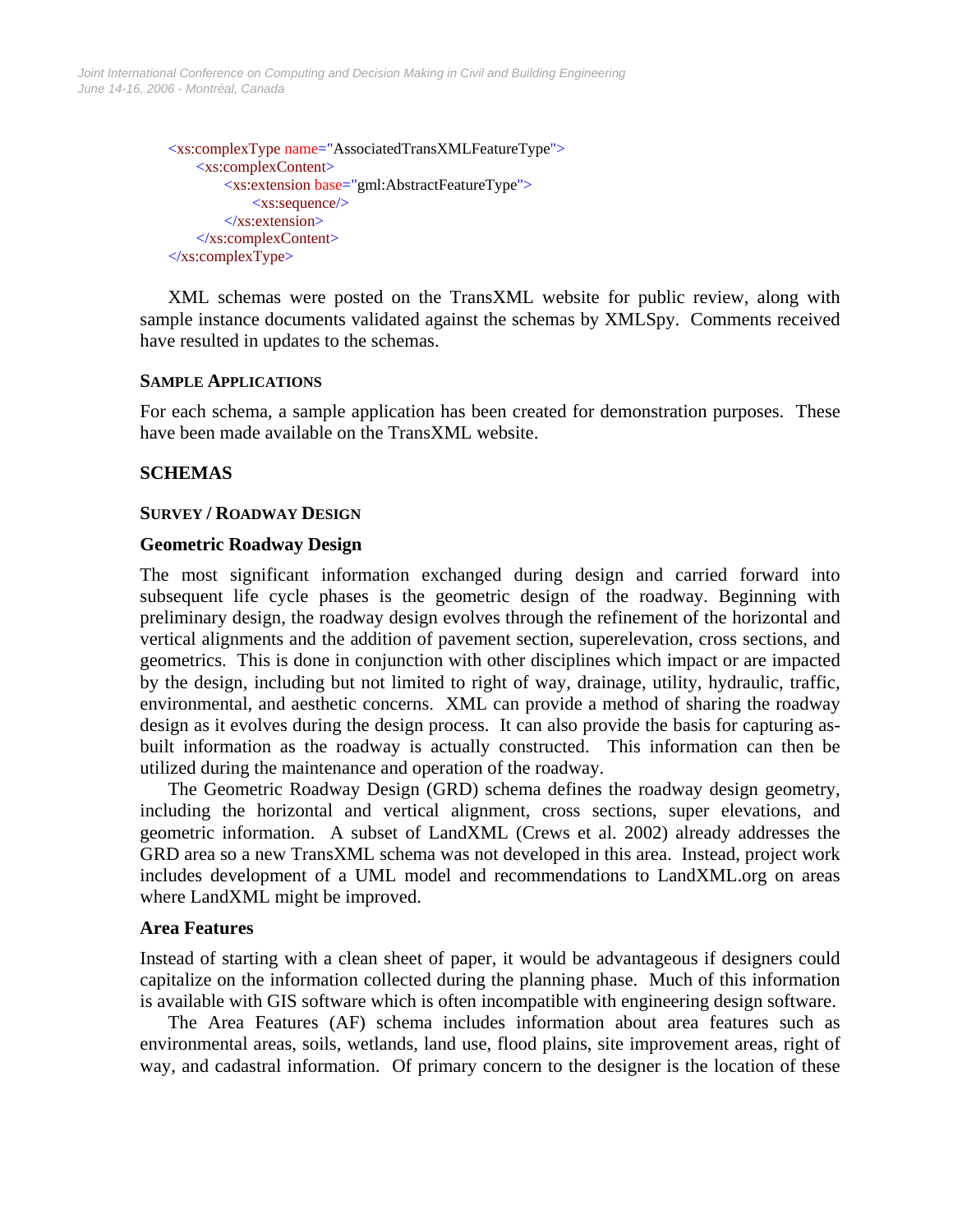areas with respect to the roadway project being designed. This information is typically held in a GIS, but it would be helpful to include this information as a backdrop to a CAD design drawing.

The AF schema relies heavily upon the existing GML geometry schemas. This enables the transfer of area features from GIS to CAD, as is demonstrated in the accompanying sample application.

#### **Contract Pay Items**

Contract pay items span the design and construction business areas. Pay items are the basis for estimating the cost of the project, comparing alternative design solutions, obtaining a contractor to construct the roadway, assessing the progress of the construction, providing the basis for partial (progress) payments during construction, billing the work completed, and potentially feeding maintenance and operation systems such as roadway inventory and asset management.

Though contract pay items predominate in the construction phase, they begin during design. The design engineer determines what pay items make up the project and determines how much of each pay item will be required to complete the job. This is based on a standard set of contract pay items with pre-defined units of measurement. The pay items and their quantities are then passed to the estimator to predict the cost of the project. Often the items and quantities are included in the contract documents for the project.

The Contract Pay Items (CPI) schema is the first step in addressing contract pay items. It includes available pay items (id, type, description, units of measure) and funding sources contained in the Reference Package as well as a list of contract pay items and their respective funding sources on a given project contained in the Design Project Package. Additional information added includes quantity and pricing for each pay item for a given estimate of a specific project or proposal.

It is intended that CPI will replace aecXML which currently has limited usage. CPI is integrated with the other pay item schemas in the Construction/Materials business area.

### **TRANSPORTATION CONSTRUCTION / MATERIALS**

#### **Bid Package**

In preparation for letting a proposal, transportation agencies publish a proposal bid package. Contractors use this information to prepare their bids. Subcontractors and suppliers use it to identify potential business opportunities and submit quotes to primary contractors. In the event that project changes occur after publication but prior to the letting, the agency publishes these changes in proposal amendments.

The bid package includes general proposal and pay item information. Proposal amendments can include changes to any such element. The Bid Package (BP) schema builds on the CPI schema to support the letting process requirements for publishing bid packages. Additional proposal information includes the letting location and date, vendor qualification requirements, contract time information, and the additional attributes required for amendments.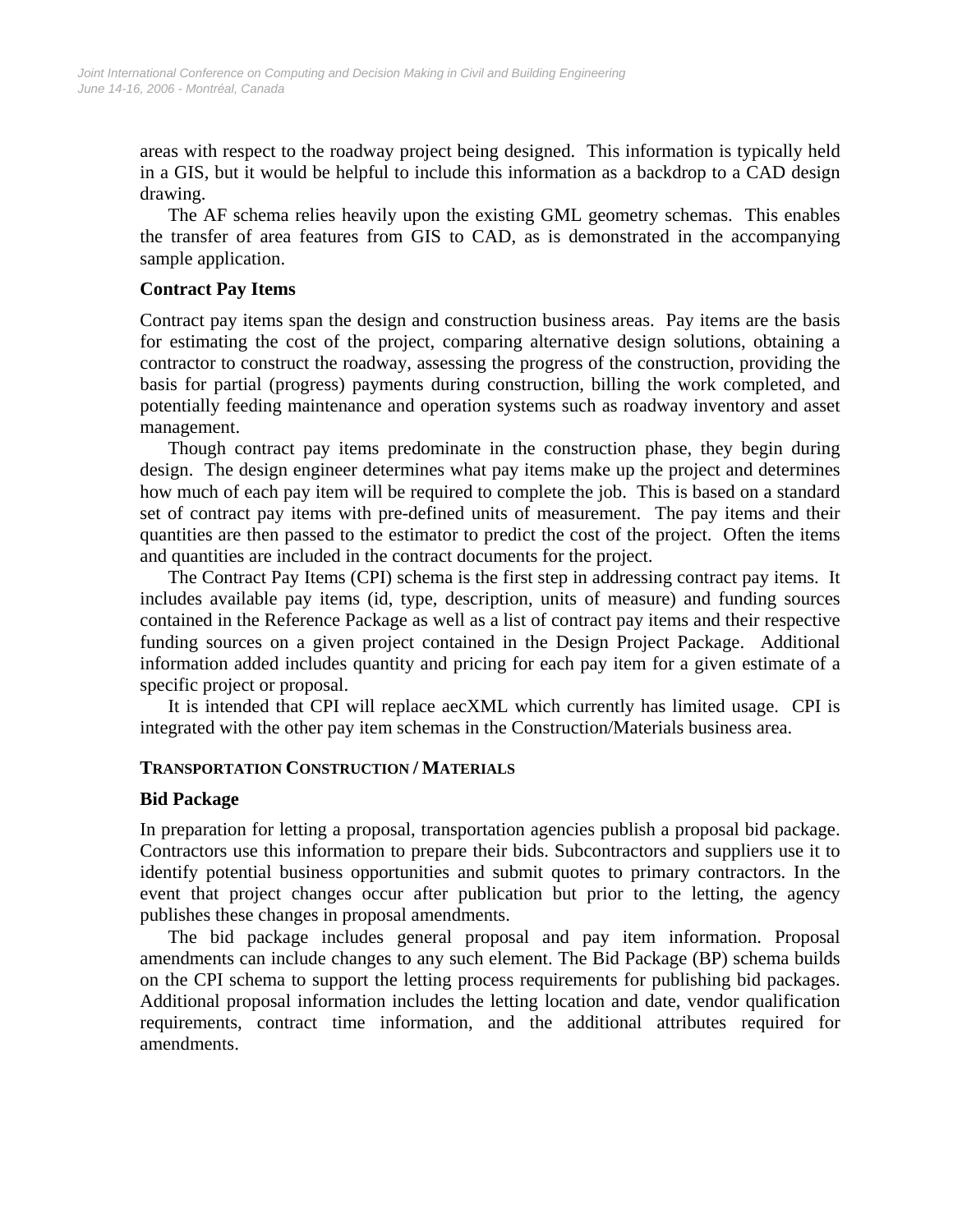Thousands of transportation proposal bid packages are published each year, often in paper form, to a community of tens of thousands of contractors, subcontractors, and suppliers. A standard transportation Bid Package XML schema will enable agencies to publish bid packages electronically in a standard form that can be directly loaded into bid preparation systems. As a result, information flows will be streamlined and redundant data entry and the associated opportunity for error will be substantially reduced.

## **Project Construction Status**

External stakeholders such as the general public, elected officials, oversight or regulatory agencies, and other institutions such as utilities and railroads require or can benefit from access to timely information about the status of a transportation construction project. This information is managed within the agency in their construction management system and is provided to different stakeholders in different forms.

The information being exchanged includes project description, location, and fiscal, schedule and progress information, including milestone dates and those affecting traffic. The Project Construction Status (PCS) XML schema will enable the automated publication of transportation project status information in a standard format that can be presented in a variety of forms appropriate for the individual target audiences.

# **Construction Progress and Materials Sampling and Testing**

A broad range of field devices are used to measure construction progress and track material use, sampling, and testing. Various elements of this information are communicated frequently among field, project office, test lab, and central office personnel throughout the construction project. A standard XML schema would enable integration of the diverse data collection and data management systems utilized to track this information, thereby streamlining information flows and reducing the opportunity for error. TransXML can provide a standard form for communication between systems that utilize the physical project view (items installed, materials sampled and tested) and the construction progress payment systems that utilize the business project view.

The information being exchanged includes pay item descriptive information, partial quantities placed, placement locations, materials samples collected, the field tests performed, and the outcome of those tests. During UML modeling, it was decided to split this area into two separate packages, Construction Progress (CP) and Materials Sampling and Testing (MST).

### **HIGHWAY BRIDGE STRUCTURES**

### **Bridge Design and Analysis**

The TransXML schema for transfer of Bridge Design and Analysis (BDA) should provide adequate information to allow the transfer of both bridge description information and analysis results. Uses for the transfer of bridge information include comparative analysis of the same bridge using multiple bridge analysis processes and the rating of bridges in the permit routing process. These uses span the design phase and maintenance phase of the bridge life cycle.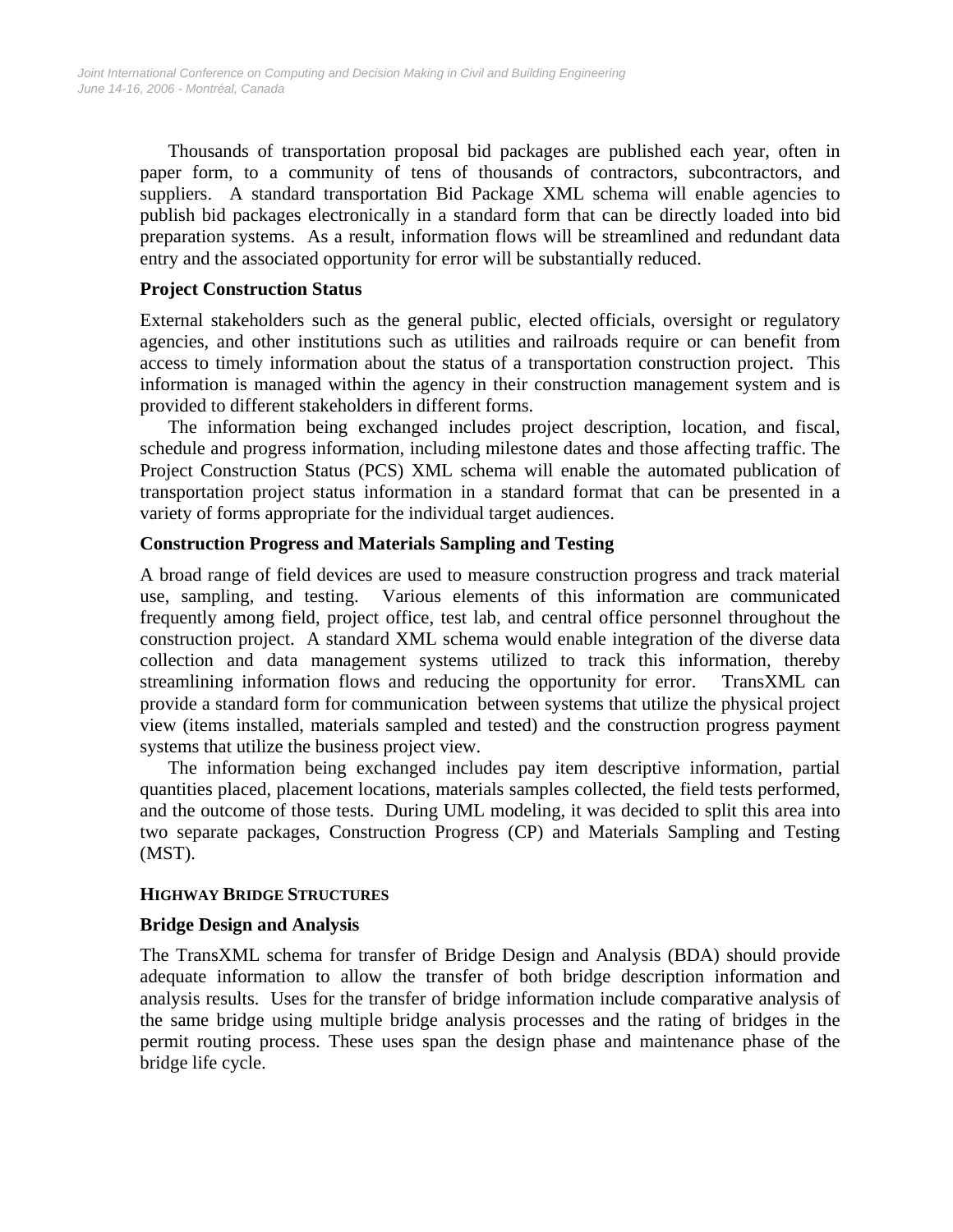The AASHTOWare Virtis/Opis® (AASHTO 2005) bridge domain was considered to be a good starting point for the development of the BDA schema. It. provides a comprehensive description for the purpose of analyzing many bridge types. Previously, the Virtis/Opis software provided a reporting tool that produced an XML representation of the bridge domain. A TransXML schema definition was developed for validation purposes.

## **TRANSPORTATION SAFETY**

## **Crash Records**

The Crash Records (CR) schema describes the information recorded at the time of the crash (not the information which may be linked to the report after the crash). During the modeling phase, it was determined that a parallel effort by NHTSA had progressed significantly enough to obviate the need for continued work as part of this project. Instead, the NHTSA schema has been adopted for TransXML.

# **Highway Information Safety Analysis**

The Highway Information Safety Analysis (HISA) schema describes safety-related highway inventory items that relate to a specific incident location. Though the FGDC Framework Data Content Standard (FGDC 2005) was considered as a candidate for the basis of the roadway representation, a simpler approach was adopted. The road location where the crash occurred (road segment, intersection, or ramp) is assumed to be homogeneous in its attributes, obviating the need for the more complex linear event representation.

# **FUTURE WORK**

The XML schemas developed during this two-year project are intended to be only the starting point for TransXML. By establishing a procedure on how to develop additional schemas as well as rigid guidelines on their format and structure, it is anticipated that TransXML will grow to cover the entire transportation facility life cycle process.

# **CONCLUSIONS**

XML schemas have been developed in eight schema areas for survey/roadway design, construction/materials, highway bridge structures, and transportation safety using a consistent methodology and framework. Adoption of the Unified Modeling Language to obtain consensus on data content and structure and the Geography Markup Language to provide a consistent framework and format for the schemas has so far proven to be advantageous. A side benefit was the development of a GML encoding for the ISO 19133 linear referencing standard. Sample applications have been developed in all schema areas.

Though a significant number of people have signed up on the website, minimal comments were received on the models and schemas which were posted there. Hopefully, seeing the schemas in the context of the sample applications will spark additional reactions.